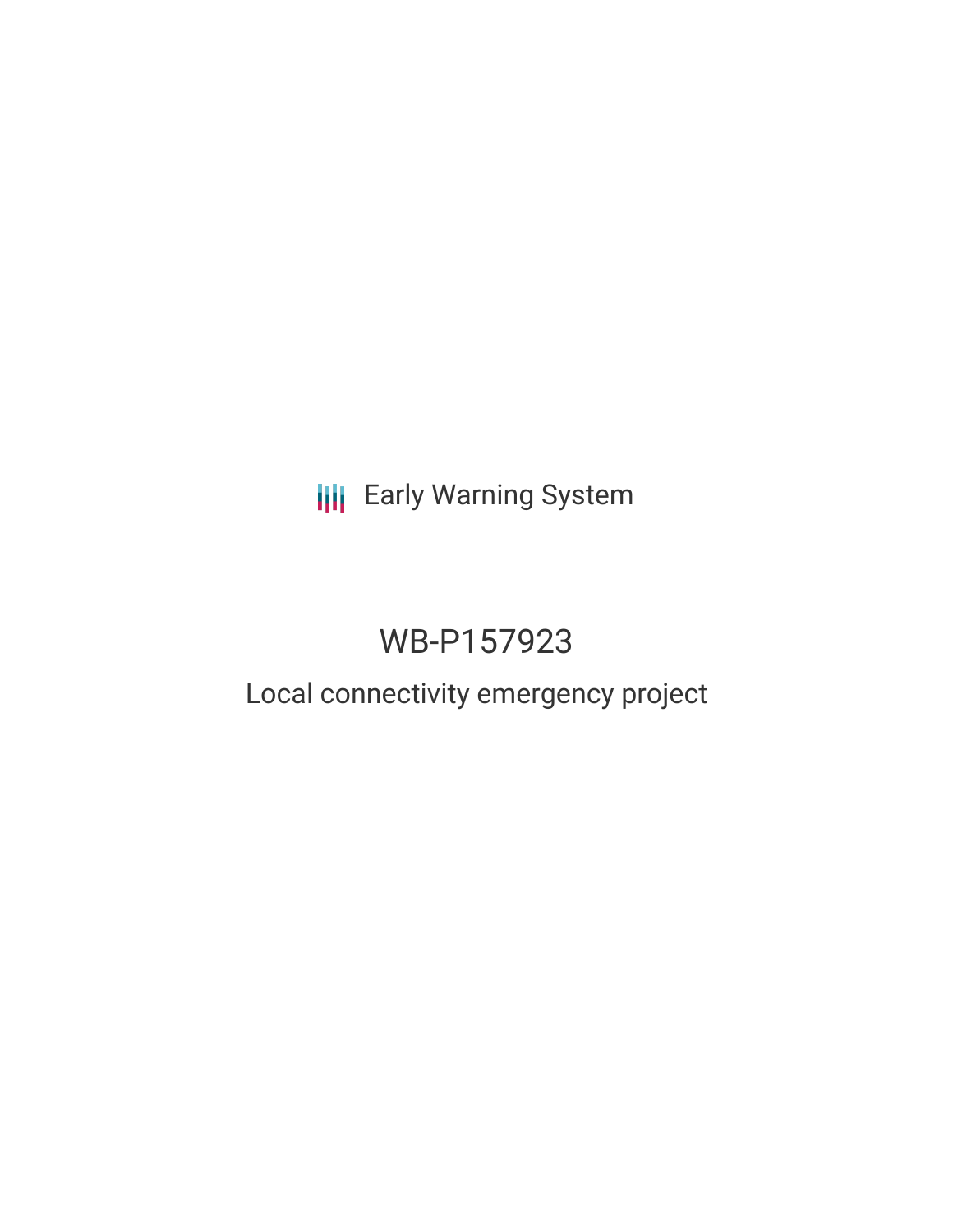

| <b>Countries</b>               | Central African Republic               |
|--------------------------------|----------------------------------------|
| <b>Financial Institutions</b>  | World Bank (WB)                        |
| <b>Status</b>                  | Active                                 |
| <b>Bank Risk Rating</b>        | B                                      |
| <b>Voting Date</b>             | 2016-04-03                             |
| <b>Borrower</b>                | Government of Central African Republic |
| <b>Sectors</b>                 | Construction, Transport                |
| <b>Investment Type(s)</b>      | Grant                                  |
| <b>Investment Amount (USD)</b> | \$4.90 million                         |
| <b>Project Cost (USD)</b>      | \$4.90 million                         |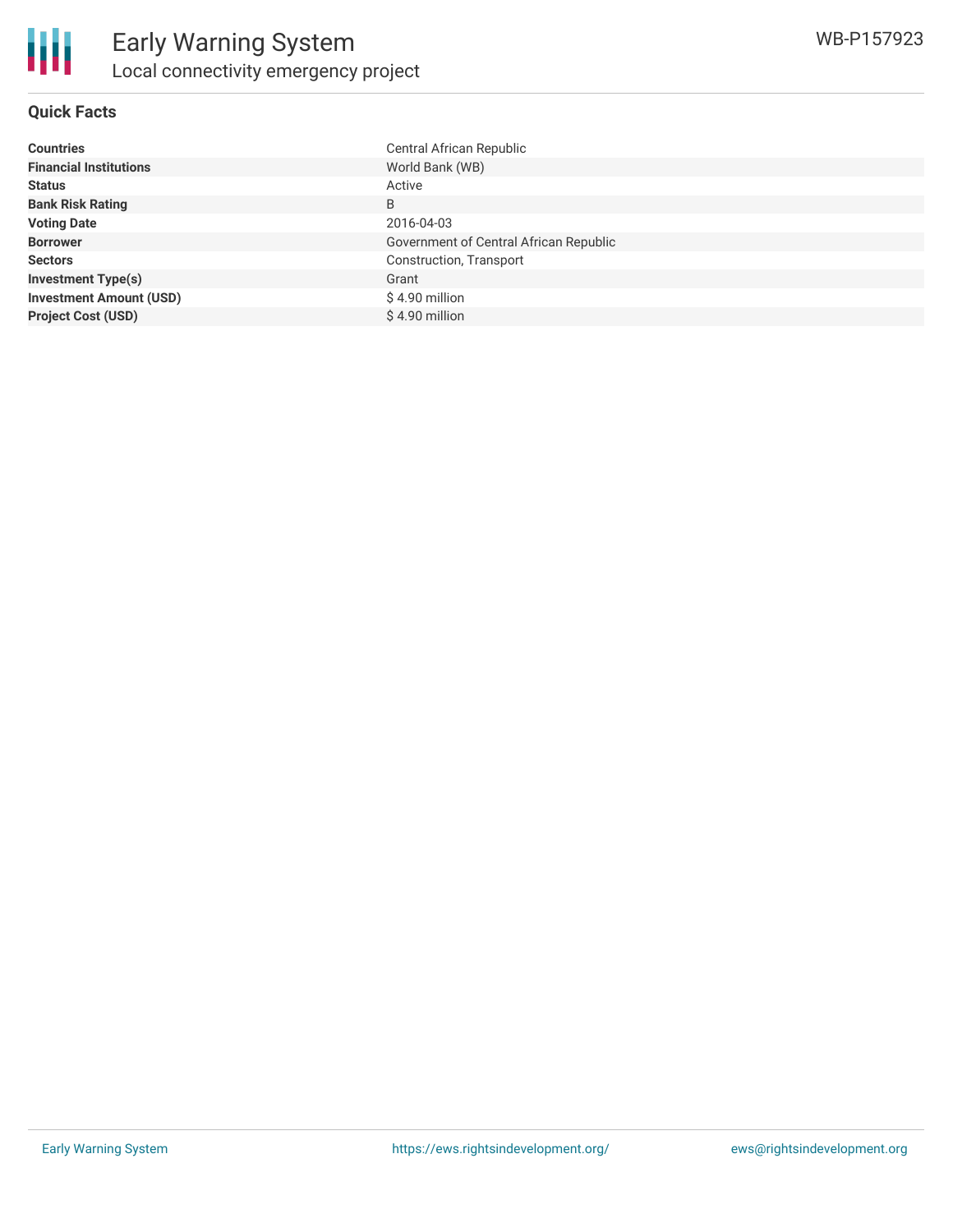

#### **Project Description**

This project finances the rehabilitation of the Ouadda-Pata-Ndélé road corridor through planned spot improvement and road maintenance in order to reconnect the rural population of the Northeast part of the country to urban centers, social services, and local markets.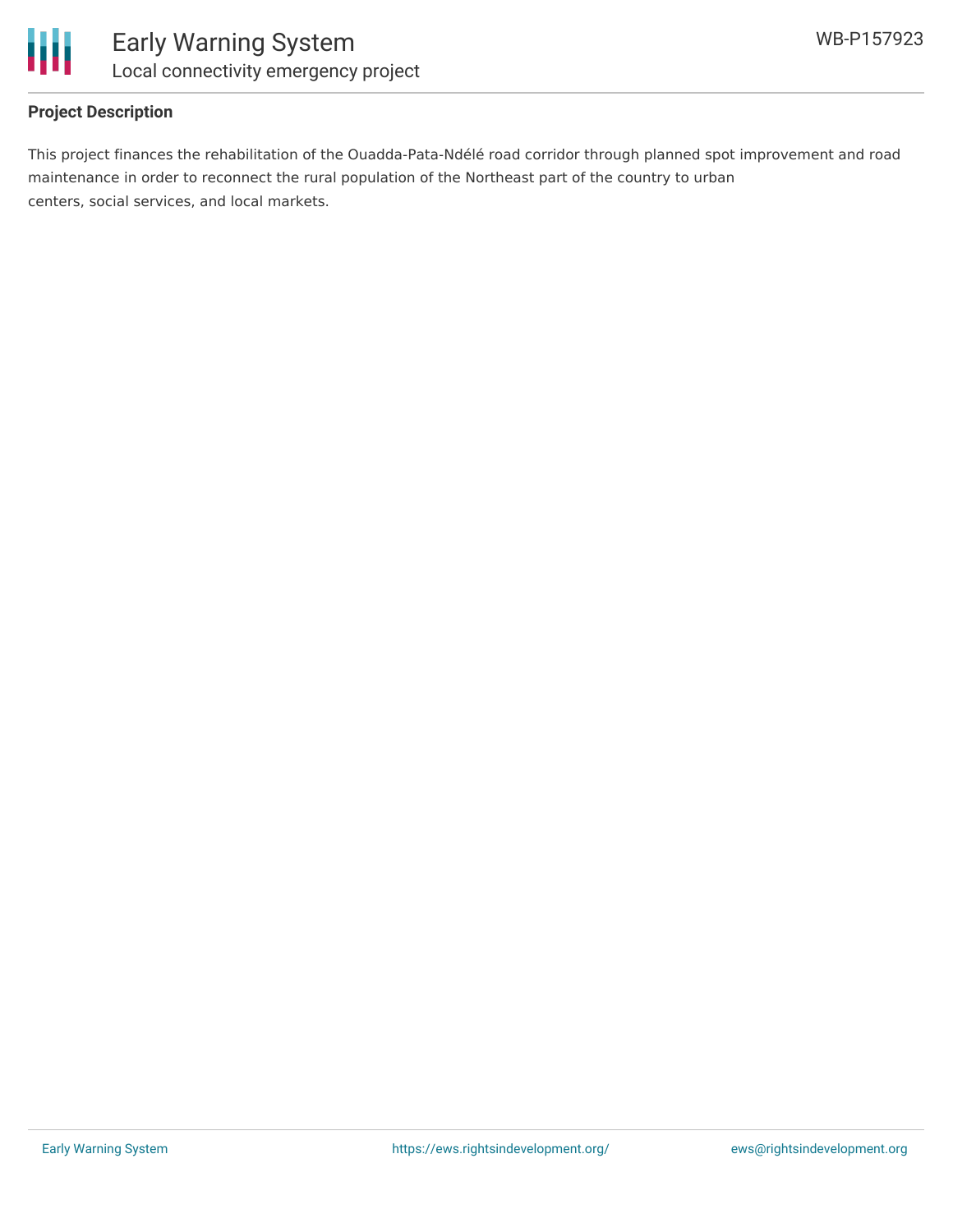

#### **Investment Description**

World Bank (WB)

This project is funded by a grant from the World Bank's State And Peace Building Fund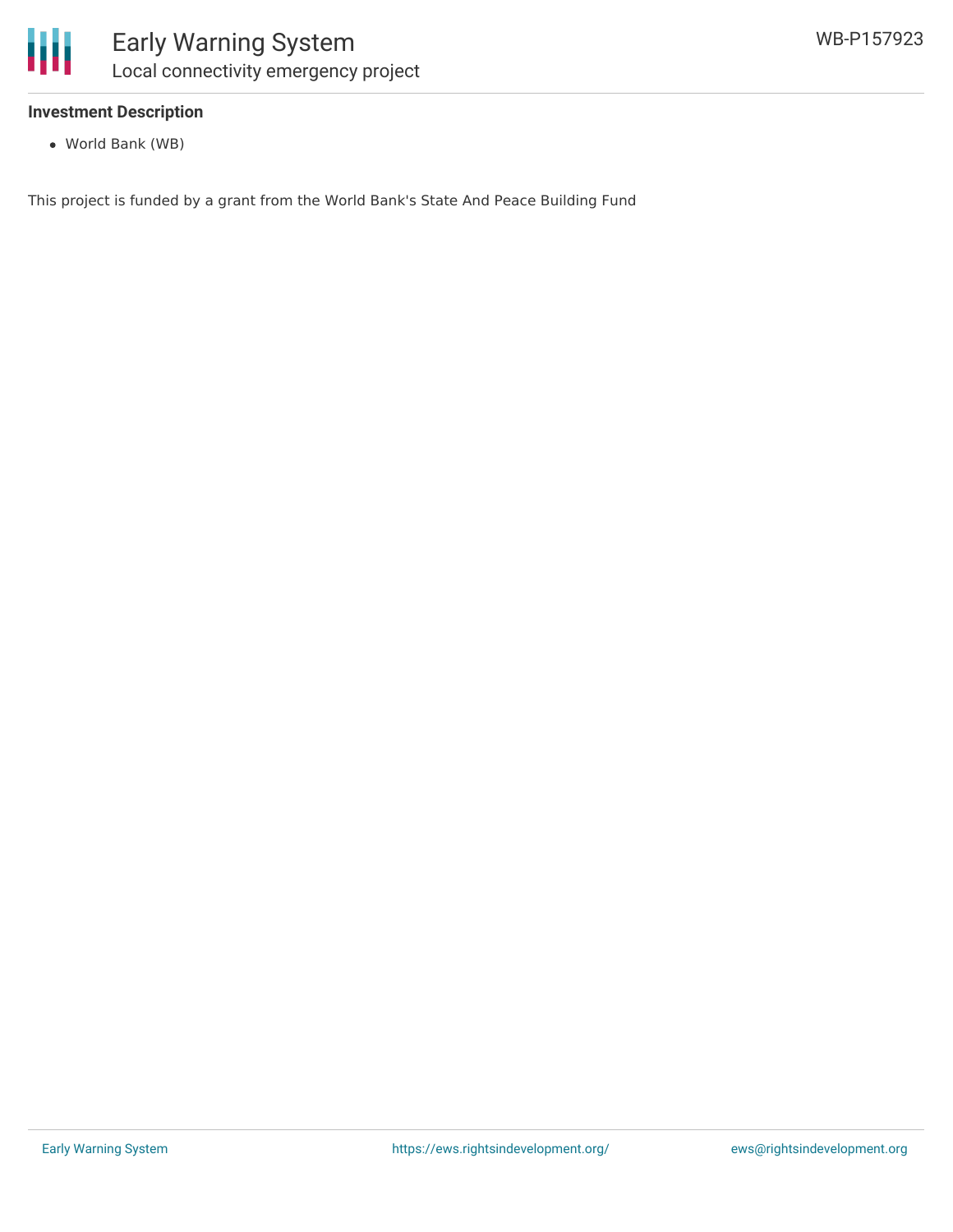

#### **Contact Information**

World Bank Contact: Marc Marie Francois Navelet Noualhier Title: Sr Transport. Spec. Tel: 458-0841 Email: mnavelet@worldbank.org

Borrower/Client/Recipient Name: CENTRAL AFRICAN REPUBLIC Contact: Florence Limbio Title: Ministre de l'Economie Tel: 23621619285 Email: cabinet@minplan-rca.org

Implementing Agencies Name: Cellule de Coordination du Projet de Facilitation du Transport et du Transit Contact: Noel Ngoya Title: Acting Coordinator Tel: 23675560779 Email: ngoyawambai@yahoo.fr

#### ACCOUNTABILITY MECHANISM OF WORLD BANK

The World Bank Inspection Panel is the independent complaint mechanism and fact-finding body for people who believe they are likely to be, or have been, adversely affected by a World Bank-financed project. If you submit a complaint to the Inspection Panel, they may investigate to assess whether the World Bank is following its own policies and procedures for preventing harm to people or the environment. You can contact the Inspection Panel or submit a complaint by emailing ipanel@worldbank.org. You can learn more about the Inspection Panel and how to file a complaint at: http://ewebapps.worldbank.org/apps/ip/Pages/Home.aspx.